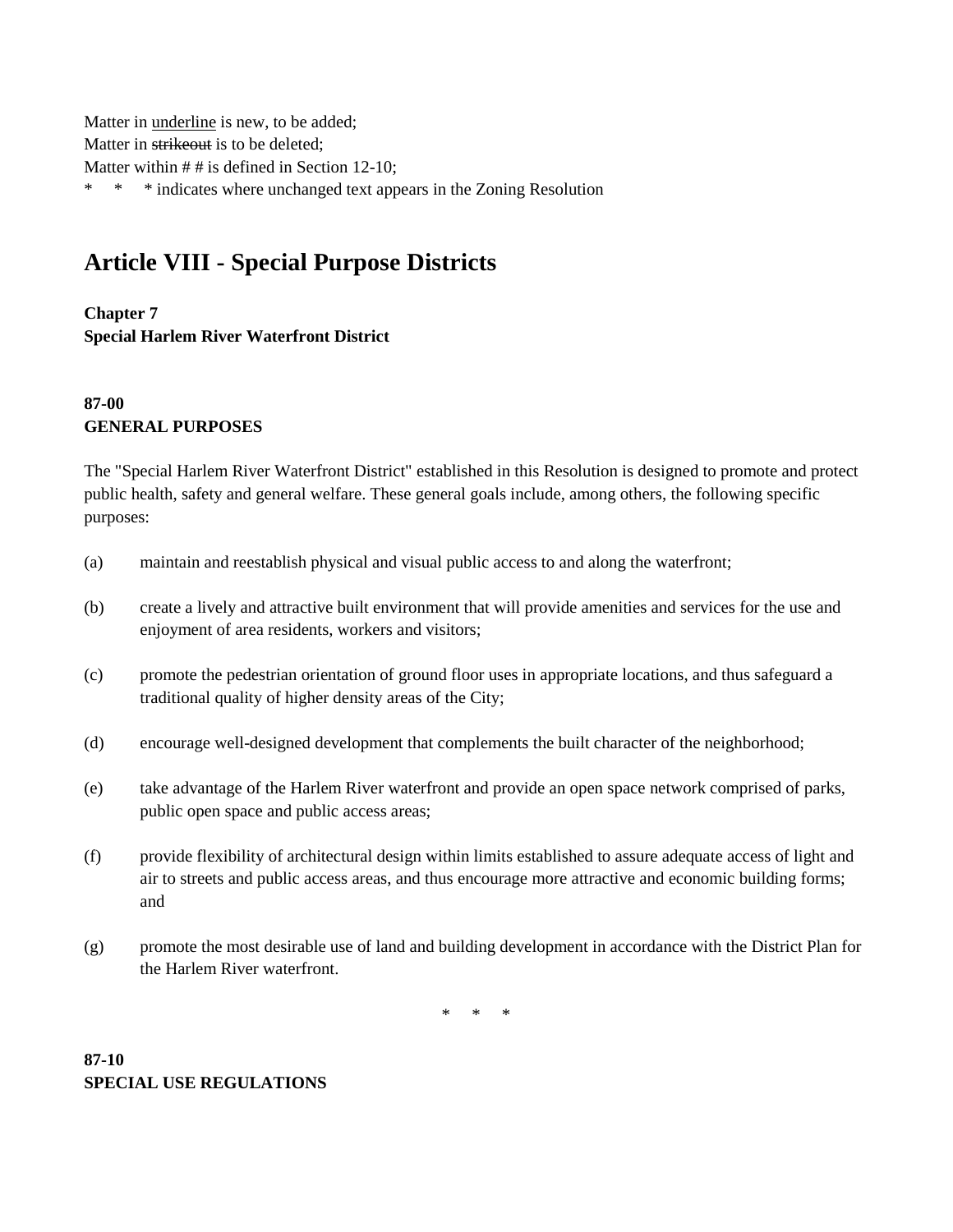$\mathbf{r}$ 

## **87-12 Location of Commercial Space**

The provisions of Section 32-422 (Location of floors occupied by commercial uses) are modified to permit #residential uses# on the same #story# as a #commercial use# non-#residential use#, provided no access exists between such #uses# at any level containing #residences# and provided any #commercial uses# non-#residential uses# are not located directly over any #residential use#. However, such #commercial uses# non-#residential uses# may be located over a #residential use# by authorization of the City Planning Commission upon a finding that sufficient separation of #residential uses# from #commercial uses# non-#residential uses# exists within the #building#.

## **87-13 Streetscape Regulations**

### (a) Ground floor #use#

All ground floor #uses# facing a #shore public walkway#, mapped parkland or an #upland connection# shall comply with the minimum depth requirements of 37-32 (Ground Floor Depth Requirements for Certain Uses). For the purposes of applying such provisions, #shore public walkways#, mapped parkland or an #upland connection# shall be considered designated retail streets. have a depth of at least 25 feet from #building# walls facing a #shore public walkway#, mapped parkland or an #upland connection#. Lobbies and entrances shall comply with the provisions for Type 1 lobbies set forth in Section 37-33 (Maximum Width of Certain Uses) may not occupy more than 20 feet or 25 percent of such #building# wall width, whichever is less. The level of the finished ground floor shall be located not higher than two feet above nor lower than two feet below the as-built level of the adjacent public sidewalk or other publicly accessible area.

For #buildings# on Parcels 1 through 6, as shown on Map 1 in the Appendix to this Chapter, that face a #shore public walkway#, mapped parkland or #upland connection#, not less than 20 percent of the ground floor level #floor area# of such portions of #buildings#, to a depth of 25 feet, shall consist of #uses# from Use Groups 6A, 6C, 6F, 8A, 8B and 10A, as set forth in Article III, Chapter 2.

#### (b) Transparency

Any #building# wall containing ground floor level #commercial# and #community facility uses# that faces a #shore public walkway#, mapped parkland or an #upland connection#, shall be glazed with transparent materials which may include #show windows#, glazed transoms or glazed portions of doors. Such glazing shall occupy at least 70 percent of the area of each such ground floor level #building# wall, measured to a height of ten feet above the level of the adjoining public sidewalk or other publicly accessible area or #base plane#, whichever is higher. Not less than 50 percent of the area of each such ground floor level #building# wall shall be glazed with transparent materials and up to 20 percent of such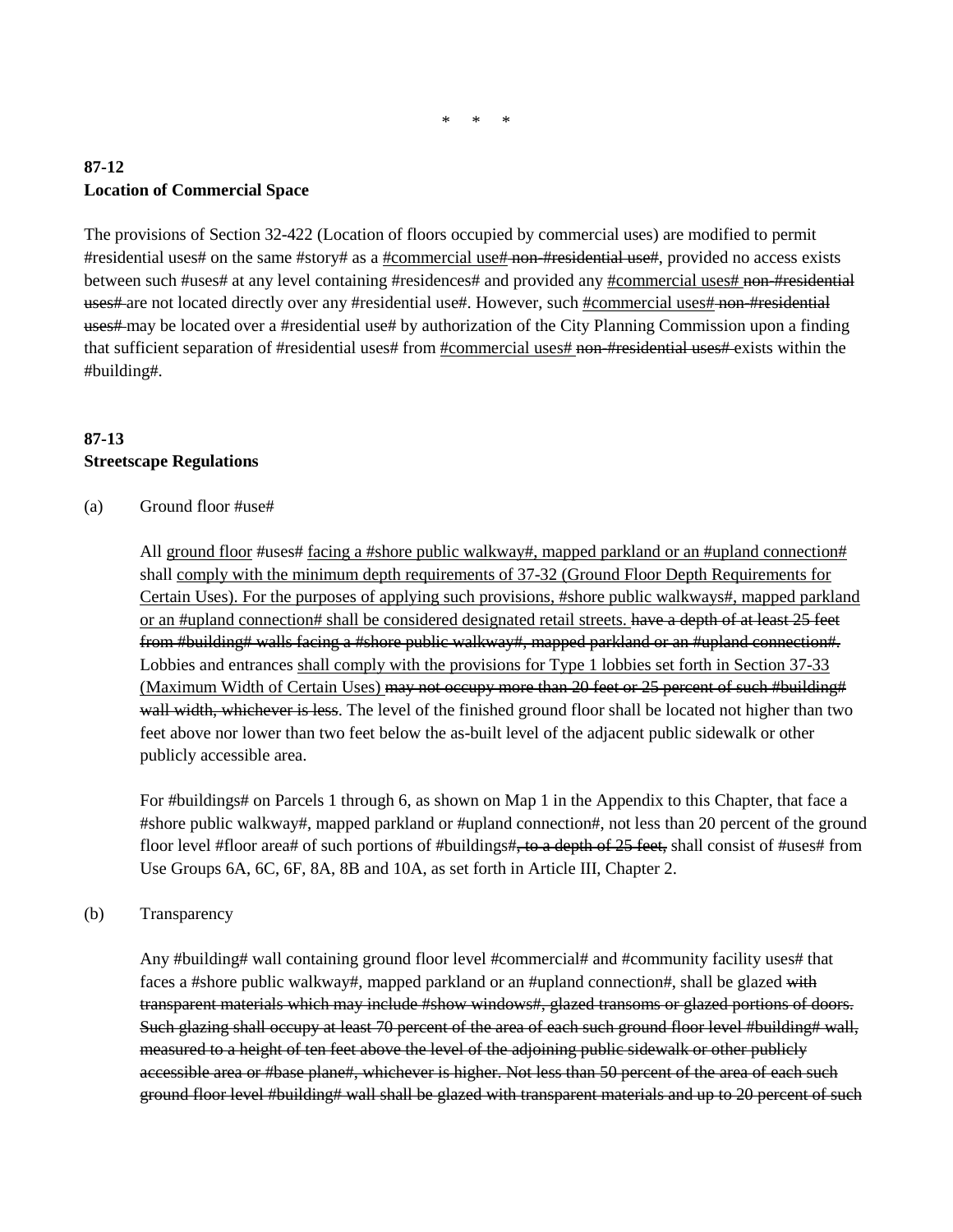area may be glazed with translucent materials in accordance with the transparency requirements set forth in Section 37-34 (Minimum Transparency Requirements). For the purposes of applying such provisions, #shore public walkways#, mapped parkland or an #upland connection# shall be considered designated retail streets.

(c) Security gates

All security gates that are swung, drawn or lowered to secure #commercial# or #community facility uses# shall, when closed, permit visibility of at least 75 percent of the area covered by such gate when viewed from the #street# or publicly accessible area, except that this provision shall not apply to entrances or exits to parking garages.

\* \* \*

## **87-20 SPECIAL FLOOR AREA REGULATIONS**

 $*$ 

### **87-21 Special Residential Floor Area Regulations**

The base #floor area ratio# for any #zoning lot# containing #residences# shall be 3.0. Such base #floor area ratio# may be increased to a maximum of 4.0 through the provision of #affordable housing# pursuant to the provisions for #Inclusionary Housing designated areas# in Section 23-90 (INCLUSIONARY HOUSING), except that the height and setback regulations of Section 23-954 23-951 (Height and setback for compensated developments in Inclusionary Housing designated areas) and 23-664 (Modified height and setback requirements for certain buildings) shall not apply. In lieu thereof, the height and setback regulations of this Chapter shall apply.

\* \* \*

### **87-50 SPECIAL PARKING REGULATIONS**

\* \* \*

#### (d) Design requirements for enclosed off-street parking facilities

All enclosed off-street parking facilities shall be located either entirely below the level of any #street# or open area accessible to the public upon which such facility fronts or, when located above grade, in compliance with the following provisions: